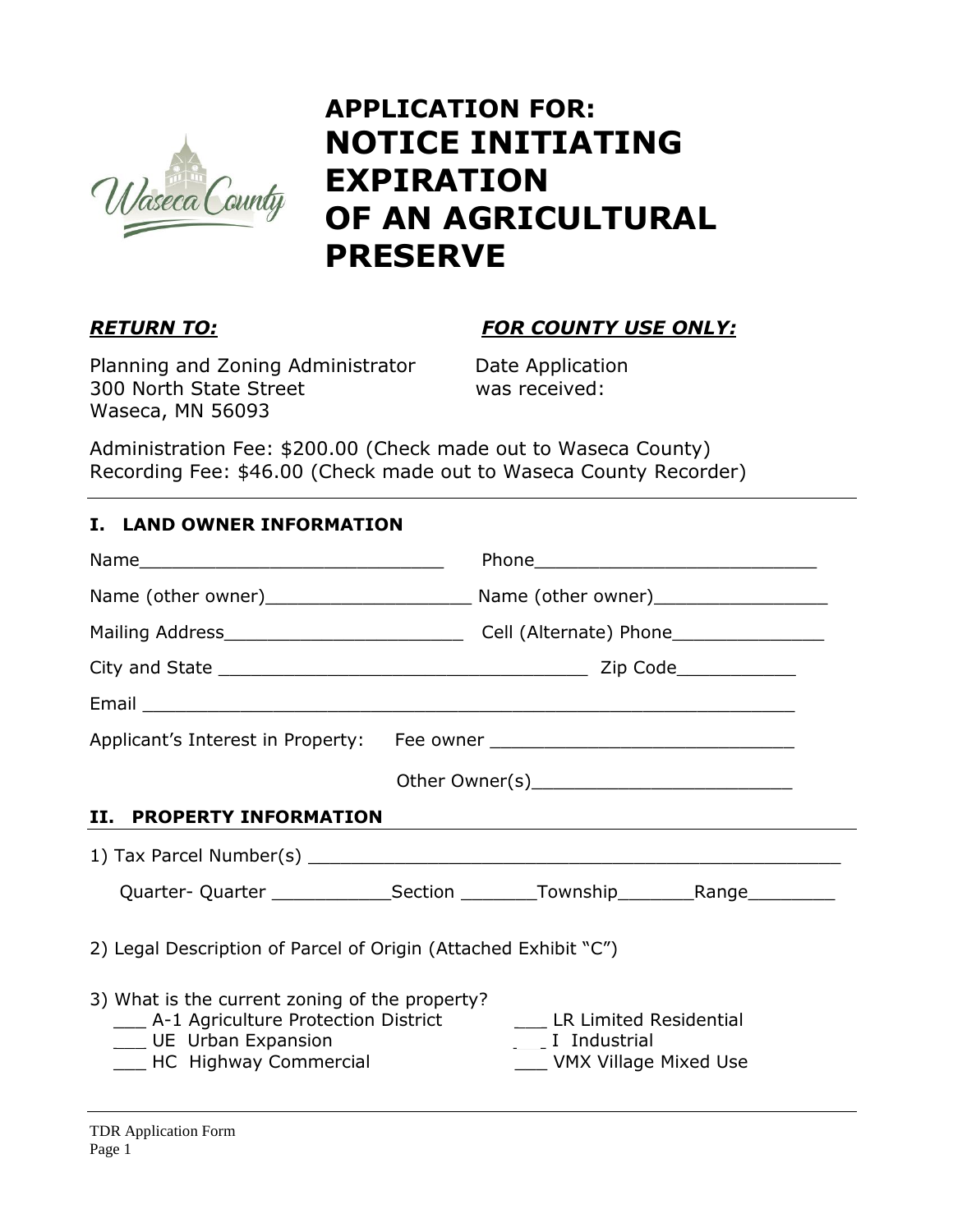#### **III. COVENANT INFORMATION**

Please attach a copy of the existing covenant (Attached Exhibit "E")

*\_\_\_\_\_\_\_\_\_\_\_\_\_\_\_\_\_\_\_\_\_\_\_\_\_\_\_\_\_\_\_\_\_\_\_ \_\_\_\_\_\_\_\_\_\_\_\_\_\_\_\_\_\_\_\_*

#### **IV. PROPERTY OWNER CERTIFICATION**

I hereby certify that the information furnished on this application and the attachments are true, that I (we) am (are) the legal owner (s) of the property described above, that I (we) have marketable title to the property, and that I (we) have the legal right to amend the covenant on the property. I understand that by modifying the covenant I am altering the benefits afforded to the property under the original covenant.

*\_\_\_\_\_\_\_\_\_\_\_\_\_\_\_\_\_\_\_\_\_\_\_\_\_\_\_\_\_\_\_\_\_\_\_ \_\_\_\_\_\_\_\_\_\_\_\_\_\_\_\_\_\_\_\_ Signature of Owner (Applicant) Date*

*Signature of Co-Owner (Co-Applicant) Date*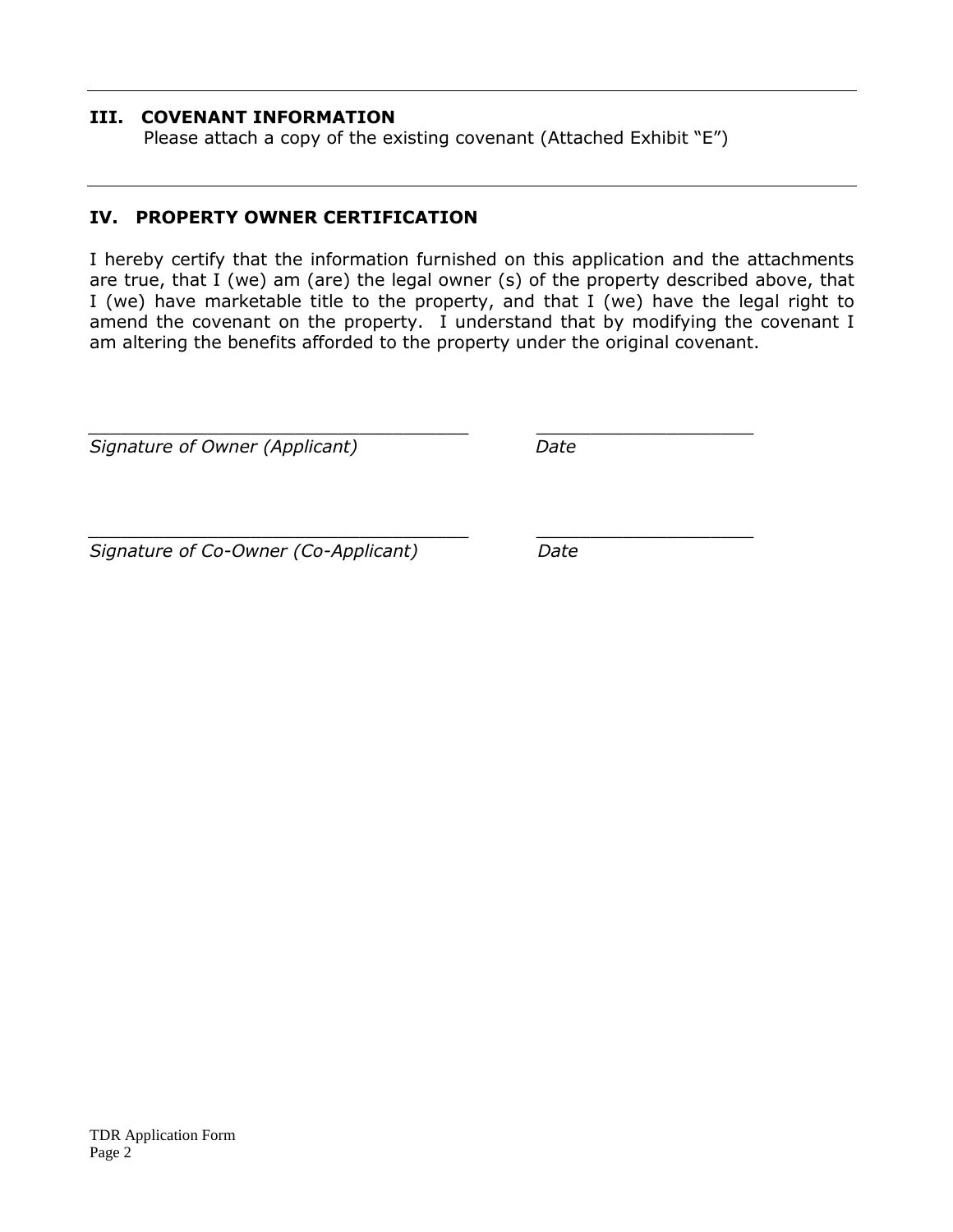## **NOTICE INITIATING EXPIRATION OF AN AGRICULTURAL PRESERVE**

COUNTY OF: \_\_\_\_\_\_\_\_\_\_\_\_\_\_\_\_\_\_\_\_\_\_\_\_\_\_\_\_\_\_\_\_\_\_\_\_\_\_\_\_\_\_\_\_\_\_\_ and \_\_\_\_\_\_\_\_\_\_\_\_\_\_\_\_\_\_\_\_\_\_\_\_\_\_\_\_\_\_\_\_\_\_\_\_\_\_\_\_\_\_\_

*(Other planning and/or zoning authority, if applicable)*

- 1. PRINT OR TYPE NAME(S) AND ADDRESSES(ES) OF RECORD OWNER(S) Owner(s) is ("X" one): *(Use this space only if applicable.)*  $\theta$  Individual
	-
	- $\theta$  Legal Guardian
	- Family Farm Corporation
	- $\theta$  Other
		- (Specify) \_\_\_\_\_\_\_\_\_\_\_\_\_\_\_\_\_\_\_\_\_\_\_\_
- 2. PRINT OR TYPE NAME(S) AND ADDRESS(ES) OF CONTRACT FOR DEED SELLER(S) (VENDORS) *(Use this space only if applicable.)*
- 3. PRINT OR TYPE NAME(S) AND ADDRESS(ES) OF CONTRACT FOR DEED BUYER(S) (VENDEES) *(Use this space only if applicable.)*
- 4. TYPE OF PROPERTY ("X" one):  $\theta$  Abstract Registered *(Torrens).*
- 5. COMPLETE LEGAL DESCRIPTION OF THE LAND. *(If Torrens property, use the description from the Certificate of Title, verbatim. If Abstract property, use the description from the abstract or deed, or get it from your county auditor. Use an additional sheet if extra space; is needed. Be sure to state your parcel identification number and circle whether or not your property is homesteaded.*

Parcel Identification Number: \_\_\_\_\_\_\_\_\_\_\_\_\_\_\_\_\_\_\_\_\_\_\_\_\_\_\_\_\_\_\_\_ Homestead or Non-Homestead

*(Circle one)*

Legal Description:

- 6. TOTAL ACRES:
- 7. DATE OF EXPIRATION OF AGRICULTURAL PRESERVE: (Must be at least eight years after the last notarized date in either No. 9 or No. 10.)
- 8. DATE OF EXPIRATION OF PROPERTY TAX CREDITS: \_\_\_\_\_\_\_\_\_\_\_\_\_\_\_\_\_\_\_\_\_\_\_\_\_\_\_\_\_\_\_\_\_\_

Page \_\_\_\_ of \_\_\_\_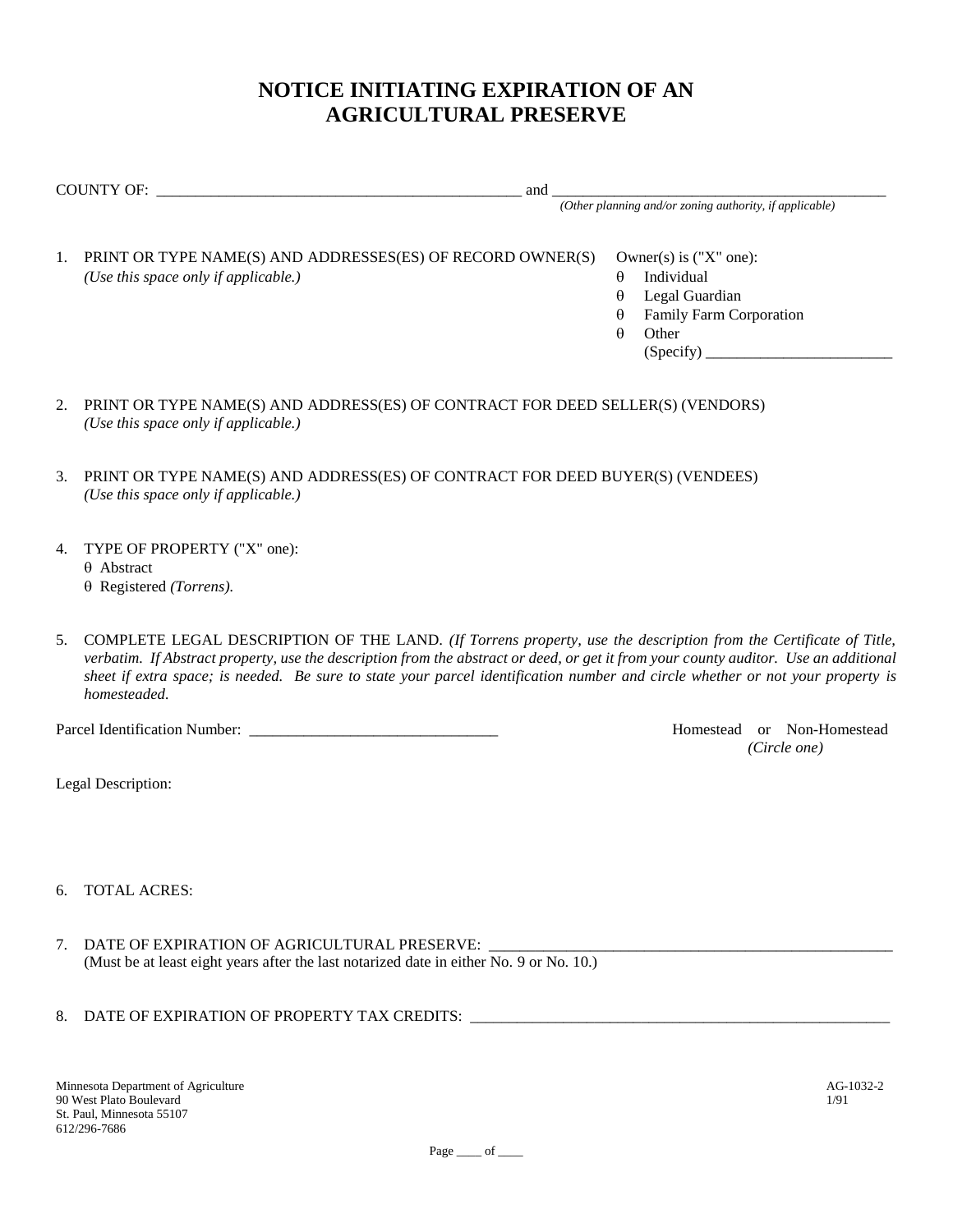This is to notify the landowner(s) of the parcel(s) of land described in this notice that said land will be taken out of agricultural preserve status because the agricultural land preservation plan and official controls of the planning and/or zoning authority have been amended so that the land is no longer designated for exclusive long-term agricultural use and is no longer eligible to be an Agricultural Preserve. The agricultural land preservation plan and official controls were amended in accordance with Minn. Stat. Section 40A.071.

State of Minnesota ) ) SS. County of Waseca )

The foregoing instrument was acknowledged before me \_\_\_\_\_\_\_\_\_\_\_\_\_\_\_\_\_\_\_\_\_this \_\_\_\_\_\_ day of \_\_\_\_\_\_\_, 20\_\_\_, by Mark Leiferman, the Planning and Zoning Administrator for Waseca County.

*Signature of Notary Public*

Commission Expires\_\_\_\_\_\_\_\_\_\_\_\_\_\_\_\_\_\_\_

\_\_\_\_\_\_\_\_\_\_\_\_\_\_\_\_\_\_\_\_\_\_\_\_\_\_\_\_\_\_\_\_\_\_\_\_

10. IF LANDOWNER-INITIATED:

This is to notify the county that the agricultural preserve status of the land described in this notice shall expire on the date specified in No. 7 unless this notice is rescinded by the Landowner(s) within the first two years following execution of this notice.

IN WITNESS HEREOF, the parties to this agreement have caused this instrument to be executed on the day and year first above written. (To be signed in the presence of a notary public with exact same name as on page 1.)

\_\_\_\_\_\_\_\_\_\_\_\_\_\_\_\_\_\_\_\_\_\_\_\_\_\_\_\_\_\_\_\_\_\_\_\_\_\_\_\_\_\_\_\_\_\_ \_\_\_\_\_\_\_\_\_\_\_\_\_\_\_\_\_\_\_\_\_\_\_\_\_\_\_\_\_\_\_\_\_\_\_\_\_\_\_\_\_\_\_\_\_

Witnessed Signature of Record Fee Owner(s):

State of Minnesota )

 ) SS. County of Waseca )

The foregoing instrument was acknowledged before me this \_\_\_\_\_\_\_\_ day of \_\_\_\_\_\_\_\_\_\_\_\_\_\_\_\_\_\_\_\_\_\_\_\_\_\_, 20\_\_\_\_\_\_, by \_\_\_\_\_\_\_\_\_\_\_\_\_\_\_\_\_\_\_\_\_\_\_\_\_\_\_\_\_\_\_\_\_\_\_\_\_\_\_\_\_\_\_\_\_\_\_\_\_\_\_\_\_\_\_\_\_\_\_\_\_\_\_\_\_\_\_\_\_\_\_\_\_\_\_\_\_\_\_\_\_

*(Print or type exact name(s) with marital status or identity as on page 1.)*

\_\_\_\_\_\_\_\_\_\_\_\_\_\_\_\_\_\_\_\_\_\_\_\_\_\_\_\_\_\_\_\_\_\_\_\_ *Signature of Notary Public*

Commission Expires\_\_\_\_\_\_\_\_\_\_\_\_\_\_\_\_\_\_\_